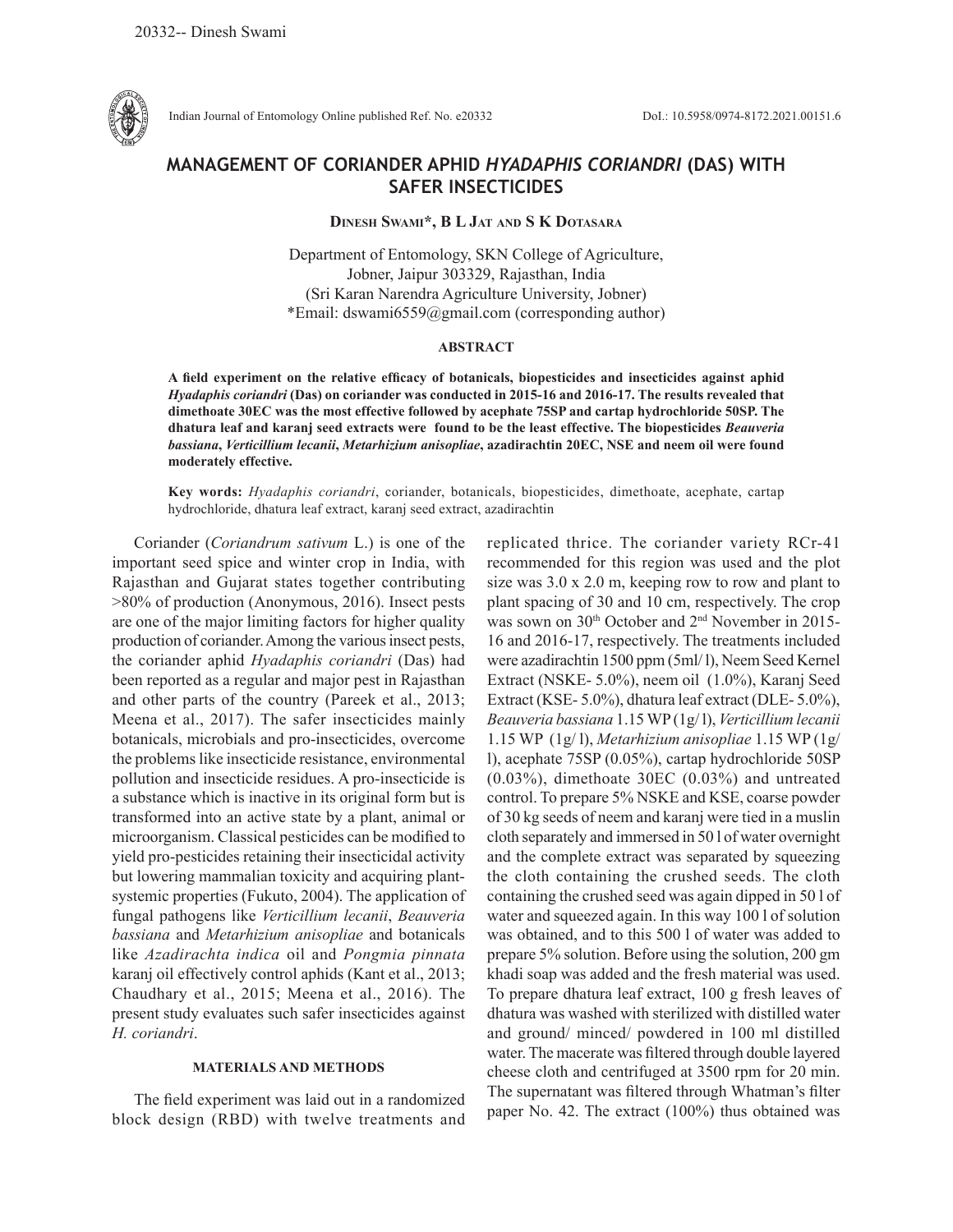utilized (Jayadevi et al. 2003). Two foliar sprays of all the insecticides were given at an interval of 15 days, with spraying done using knapsack sprayer. First spray was done when the pest incidence crossed ETL and second was done at 15 days interval. The aphids on three inflorescence/ umbels from each tagged plants were counted. Pretreatment count was recorded one day before the application of insecticides, and post treatment data after 1, 3, 7 and 15 days. Similar observations were made after the second application. The data obtained were used to estimate the % reduction in incidence following Henderson and Tilton (1955). The data were statistically analysed by transforming the % reduction into angular transformation values (Bliss, 1937). To determine the most effective and economical treatment, the net profit and benefit cost ratio was worked out by taking the expenditure on the individual insecticidal treatment and the corresponding yield into account.

#### **RESULTS AND DISCUSSION**

The pooled data as given in Table 1 indicate that diamethoate 30EC proved to be the most effective insecticidal treatment against aphid *H. coriandri* (96.07 and 94.28% reduction after three days in first and second insecticidal application, respectively); these were at par with acephate 75SP and cartap hydrochloride 50SP. The findings of Sachan et al. (2010) support the present findings on dimethoate 30EC and acephate 75SP as highly effective. Gupta and Pathak (2009) reported cartap hydrochloride (0.1%) as highly effective. The entomopathogenic fungi and neem products viz., *M.anisopliae*, *B.bassiana, V. lecanii,* azadiractin 20EC, NSKE and neem oil were moderately effective (66.93- 53.93% reduction in first, and 79.98- 57.86% reduction in second application, respectively), after three days of insecticide application. Kant et al. (2013) observed that *M. anisopliae*, *B. bassiana* and *V. lecanii* are effective. Meena et al. (2016) found that biopesticides and Choudhary et al. (2015) the neem oil, azadirachtin and NSKE as moderately effective. The karanj seed and dhatura leaf extracts stood at the lower order of efficacy, with 37.15 and 37.68% reduction in incidence after three days of application after first and 47.02 and 43.64% in second sprays, respectively. Meena et al. (2016)

Table 1. Efficacy of insecticides against *H. coriandri* on coriander (Pooled, 2015-16, 2016-17)

|                      | Conc.    | % reduction in aphid population days after spray |         |         |         |         |         |         |         |         |         |
|----------------------|----------|--------------------------------------------------|---------|---------|---------|---------|---------|---------|---------|---------|---------|
| Insecticides         | $(\%)$   | First spray<br>Second spray                      |         |         |         |         |         |         |         |         |         |
|                      | dosage   | One                                              | Three   | Seven   | Fifteen | Mean    | One     | Three   | Seven   | Fifteen | Mean    |
| Azadirachtin 20 EC   | $5$ ml/l | 50.02*                                           | 60.45   | 60.28   | 19.28   | 47.51   | 46.30   | 61.18   | 62.98   | 87.57   | 64.51   |
|                      |          | $(45.01)$ **                                     | (50.03) | (50.93) | (26.05) | (43.57) | (42.88) | (51.46) | (52.52) | (69.38) | (53.43) |
| Neem seed extract    | 5.0%     | 46.39                                            | 55.93   | 59.19   | 18.28   | 44.95   | 46.50   | 60.39   | 58.43   | 84.58   | 62.47   |
|                      |          | (42.93)                                          | (48.41) | (50.30) | (25.31) | (42.10) | (42.99) | (51.00) | (49.85) | (66.88) | (52.22) |
| Neem oil             | 1.0%     | 44.45                                            | 53.93   | 55.58   | 14.64   | 42.15   | 44.04   | 57.86   | 56.09   | 84.28   | 60.57   |
|                      |          | (41.81)                                          | (47.25) | (48.20) | (22.50) | (40.48) | (41.58) | (49.52) | (48.50) | (66.64) | (51.10) |
| Karanj seed extract  | 5.0%     | 28.03                                            | 37.15   | 44.86   | 12.15   | 30.55   | 27.09   | 47.02   | 44.90   | 73.28   | 48.08   |
|                      |          | (31.97)                                          | (37.55) | (4205)  | (20.40) | (33.55) | (31.36) | (43.29) | (42.07) | (58.87) | (43.90) |
| Dhatura leaf extract | 5.0%     | 24.75                                            | 37.68   | 42.85   | 10.86   | 29.04   | 26.65   | 43.64   | 41.60   | 73.60   | 46.37   |
|                      |          | (29.83)                                          | (37.87) | (40.89) | (19.24) | (32.61) | (31.08) | (41.35) | (40.16) | (59.08) | (42.92) |
| Beauveria bassiana   | 1g/l     | 52.26                                            | 63.01   | 81.67   | 46.40   | 60.84   | 50.50   | 75.46   | 83.90   | 91.83   | 75.42   |
|                      |          | (46.30)                                          | (52.54) | (64.65) | (42.94) | (51.26) | (45.29) | (60.31) | (66.34) | (73.39) | (60.28) |
| Verticillium lecanii | 1g/l     | 47.23                                            | 62.30   | 79.77   | 48.13   | 59.36   | 51.70   | 76.34   | 83.45   | 91.69   | 75.79   |
|                      |          | (43.41)                                          | (52.12) | (63.27) | (43.93) | (50.39) | (45.97) | (60.89) | (65.99) | (73.25) | (60.53) |
| Metarhizium          | 1g/l     | 50.95                                            | 66.93   | 84.83   | 56.02   | 64.69   | 51.35   | 79.98   | 85.13   | 93.57   | 77.51   |
| anisopliae           |          | (45.54)                                          | (54.90) | (67.08) | (48.46) | (53.54) | (45.77) | (63.42) | (67.32) | (75.31) | (61.69) |
| Acephate 75 SP       | 0.05%    | 72.38                                            | 94.00   | 81.80   | 75.43   | 80.90   | 70.90   | 90.06   | 93.63   | 98.36   | 88.24   |
|                      |          | (58.29)                                          | (75.82) | (64.75) | (60.29) | (64.09) | (57.35) | (71.62) | (75.38) | (82.64) | (69.94) |
| Cartap hydrochloride | 0.03%    | 70.61                                            | 89.81   | 74.12   | 71.46   | 76.50   | 66.16   | 88.22   | 93.73   | 96.49   | 86.15   |
| 50 SP                |          | (57.17)                                          | (71.38) | (59.42) | (57.71) | (61.00) | (54.43) | (69.93) | (75.50) | (79.20) | (68.15) |
| Dimethoate 30 EC     | 0.03%    | 77.90                                            | 96.07   | 87.07   | 78.00   | 84.76   | 78.76   | 94.28   | 96.81   | 98.73   | 92.15   |
|                      |          | (61.96)                                          | (78.57) | (68.93) | (62.03) | (67.02) | (62.56) | (76.16) | (79.71) | (83.53) | (73.73) |
| Untreated control    |          | 0.00                                             | 0.00    | 0.00    | 0.00    | 0.00    | 0.00    | 0.00    | 0.00    | 0.00    | 0.00    |
|                      |          | (0.00)                                           | (0.00)  | (0.00)  | (0.00)  | (0.00)  | (0.00)  | (0.00)  | (0.00)  | (0.00)  | (0.00)  |
| $SEm+$               |          | 1.36                                             | 2.07    | 1.21    | 1.29    | 1.30    | 1.65    | 2.31    | 1.27    | 1.23    | 1.95    |
| $CD (p=0.05%)$       |          | 4.95                                             | 5.90    | 4.58    | 4.78    | 4.76    | 5.31    | 6.26    | 4.69    | 4.63    | 5.66    |

\*Mean of three replications, \*\*figures in parentheses angular transformed values.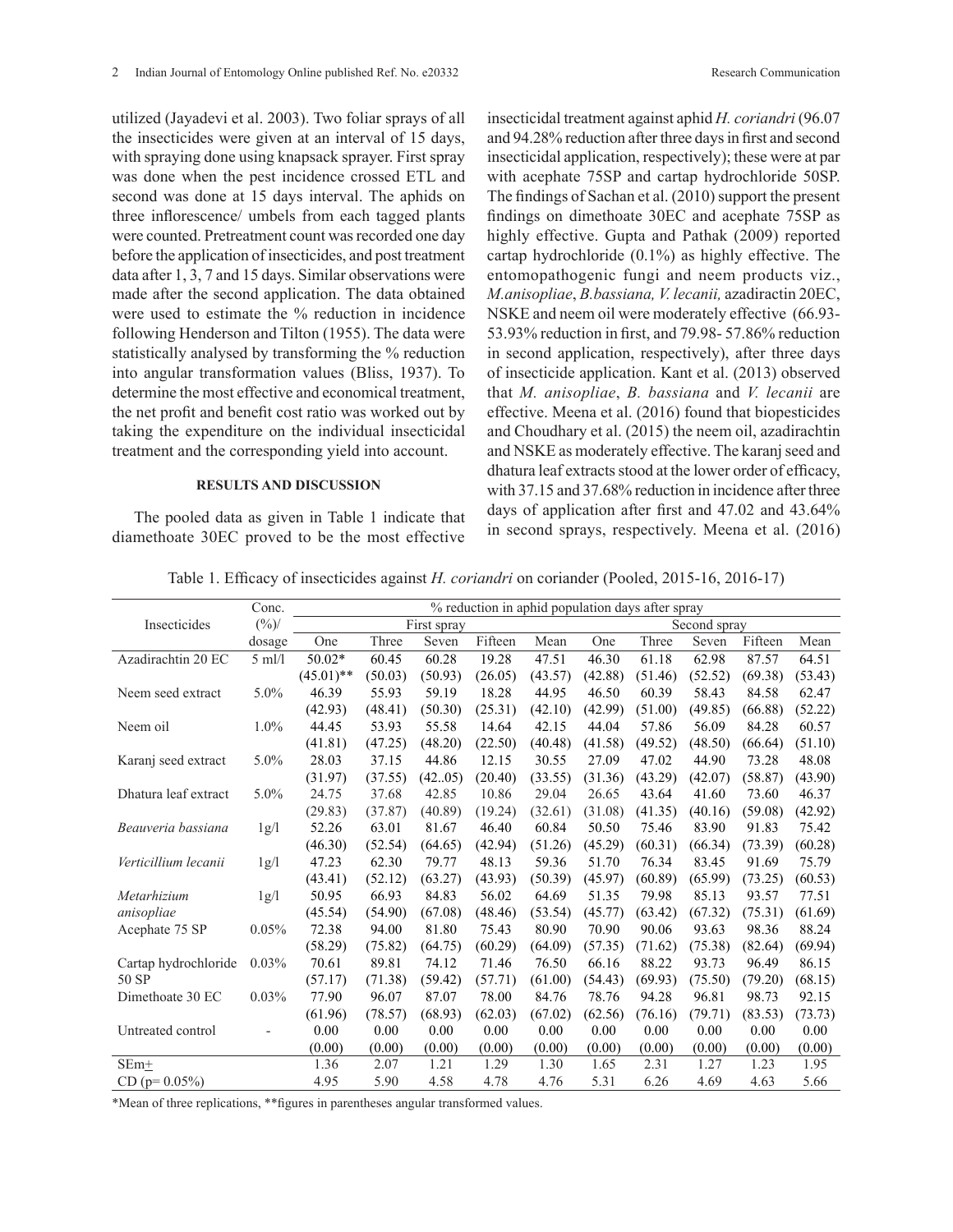| S.No.            | Insecticides         | Conc. $(\%)/$ | Yield                 | Increase in              | Return of           | Total cost of             | Net profit             | Benefit    |
|------------------|----------------------|---------------|-----------------------|--------------------------|---------------------|---------------------------|------------------------|------------|
|                  |                      | dosage        | $(q \text{ ha}^{-1})$ | yield over               | increase            | expenditure               | $(Rs \text{ ha}^{-1})$ | cost ratio |
|                  |                      | (ml or g)     |                       | control                  | vield               | $(Rs \text{ ha}^{-1})$ ** |                        |            |
|                  |                      |               |                       | $(q \text{ ha}^{-1})$    | $(Rs \, ha^{-1})^*$ |                           |                        |            |
| $\mathbf{1}$ .   | Azadirachtin 20EC    | $5$ ml/l      | 9.65                  | 2.45                     | 12862               | 4284                      | 8578                   | 2.00       |
| 2.               | Neem seed extract    | $5.0\%$       | 9.35                  | 2.15                     | 11287               | 1636                      | 9651                   | 5.90       |
| $\mathfrak{Z}$ . | Neem oil             | $1.0\%$       | 9.25                  | 2.05                     | 10762               | 1707                      | 9055                   | 5.30       |
| 4.               | Karanj seed extract  | $5.0\%$       | 9.05                  | 1.85                     | 9712                | 1636                      | 8076                   | 4.94       |
| 5.               | Dhatura leaf extract | $5.0\%$       | 8.90                  | 1.70                     | 8925                | 1636                      | 7289                   | 4.46       |
| 6.               | Beauveria bassiana   | 1g/l          | 10.00                 | 2.80                     | 14700               | 2637                      | 12063                  | 4.57       |
| 7.               | Verticillium lecanii | 1g/l          | 10.25                 | 3.05                     | 16012               | 2997                      | 13015                  | 4.34       |
| 8.               | Metarhizium          | 1g/l          | 10.40                 | 3.20                     | 16800               | 2097                      | 14703                  | 7.01       |
|                  | anisopliae           |               |                       |                          |                     |                           |                        |            |
| 9.               | Acephate 75SP        | $0.05\%$      | 12.45                 | 5.25                     | 27562               | 1727                      | 25835                  | 14.96      |
| 10.              | Cartap               | $0.03\%$      | 11.65                 | 4.45                     | 23362               | 2091                      | 21271                  | 10.17      |
|                  | hydrochloride 50SP   |               |                       |                          |                     |                           |                        |            |
| 11.              | Dimethoate 30EC      | 0.03%         | 12.85                 | 5.65                     | 29662               | 1857                      | 27805                  | 14.97      |
| 12.              | Untreated control    | -             | 7.20                  | $\overline{\phantom{a}}$ | -                   |                           |                        |            |

Table 2. Economics of insecticides on coriander (Pooled 2015-16, 2016-17)

\*Cost of coriander seed calculated at Rs.  $5250.00$  q<sup>-1</sup>; \*\*It includes cost of insecticides and labour charges

evaluated the relative efficacy of botanicals and found that the karanj seed (10ml/ l) and dhatura leaf extracts (10 ml/ l) were the least effective. These observations corroborate with the present findings.

Table 2 reveals that the maximum net profit of Rs. 27805 was obtained with dimethoate 30EC followed by acephate 75SP (Rs.25835) and cartap hydrochloride 50SP (Rs. 21271). The minimum net profit of Rs.7289 was observed in plots treated with dhatura leaf extract followed by karanj seed extract (Rs. 8076), azadirachtin 20 EC (Rs. 8578) and neem oil (Rs. 9055). These results corroborate with those of Pareek (2009) with net profit obtained with dimethoate 30EC and acephate 75SP. The maximum benefit cost ratio (14.97) was obtained with dimethoate 30EC followed by acephate 50SP (14.96), and it was less with azadirachtin 20EC, *V. lecanii* and dhatura leaf extract. The present findings also confirm with those of Lekha and Jat (2004) who reported the highest benefit cost ratio with phosphamidon 85SL followed by dimethoate 30EC and acephate 75SP. Jat et al. (2009) recorded the maximum benefit cost ratio with dimethoate 30EC followed by acephate 75SP and the least with NSKE and neem oil.

### **ACNOWLEDGEMENTS**

The senior author thanks the Dean, SKN College of Agriculture, Jobner (Sri Karan Narendra Agriculture University, Jobner) Jaipur, Rajasthan for providing facilities and to the ICAR for the Senior Research Fellowship during his Ph D.

#### **REFERENCES**

- Anonymous. 2016. Vital agriculture statistics, 2015-16, Directorate of Agriculture, Rajasthan (Statistics cell), Jaipur.
- Bliss C I. 1937. Angles corresponding to percentage. Plant Protection, No.12 Leningrad.
- Chaudhary H R, Ali M, Verma P, Ram B, Jadon C. 2015. Management of coriander aphid, *Hyadaphis coriandri* (Das) under soybean– coriander cropping system. International Journal of Seed Spices 5(1): 98-99.
- Fukuto T R. 2004. Pro-pesticides. P S Magee, G K Kohn, J J Men (eds.). Pesticides synthesis through rational approaches. ACS Symp. Ser. 255. American Chemical Society, Washington, DC, USA. pp. 87-102.
- Gupta M P, Pathak R K. 2009. Comparative efficacy of neem products and insecticides against the incidence of coriander aphid, *Hyadaphis coriandri* (Das). Indian Journal of Agricultural Science 29(1): 69-71.
- Henderson C F, Tilton E W. 1955. Tests with acaricides against brown wheat mite, *Petrobia latens* (Muller). Journal of Economic Entomology 48: 157-161.
- Jat B L, Choudhary R K, Kumawat K C. 2009. Bioefficacy and economics of newer insecticides and neem products against aphid, *Hyadaphis coriandri* (Das) on fennel. Indian Journal of Entomology 71(2): 133-136.
- Jayadevi H C, Sumithrama N, Nagaraja D N, Kumar A R V. 2003. Field evaluation of aqueous extracts of *Gnidia glauca* and *Lobelia nicotianaefolia* leaves for the management of diamond back moth in cabbage. Pest Management in Horticultural Ecosystems 9: 41-47.
- Kant K, Ramanujam B, Tyagi S K, Sharma Y K, Meena S S, Mishra B K, Vishal M K, Meena S R. 2013. Management of fennel aphid, *Hyadaphis coriandri* (Das) through biorational approaches. Annals of Plant Protection Sciences 21(1): 21-23.
- Lekha, Jat B L. 2004. Evaluation of some insecticides against aphid, *Hyadaphis coriandri* (Das) on coriander. Indian Journal of Applied Entomology 18(1): 32-35.

Meena N K, Lal G, Meena R S, Harisha C B, Meena S R. 2017. Pest